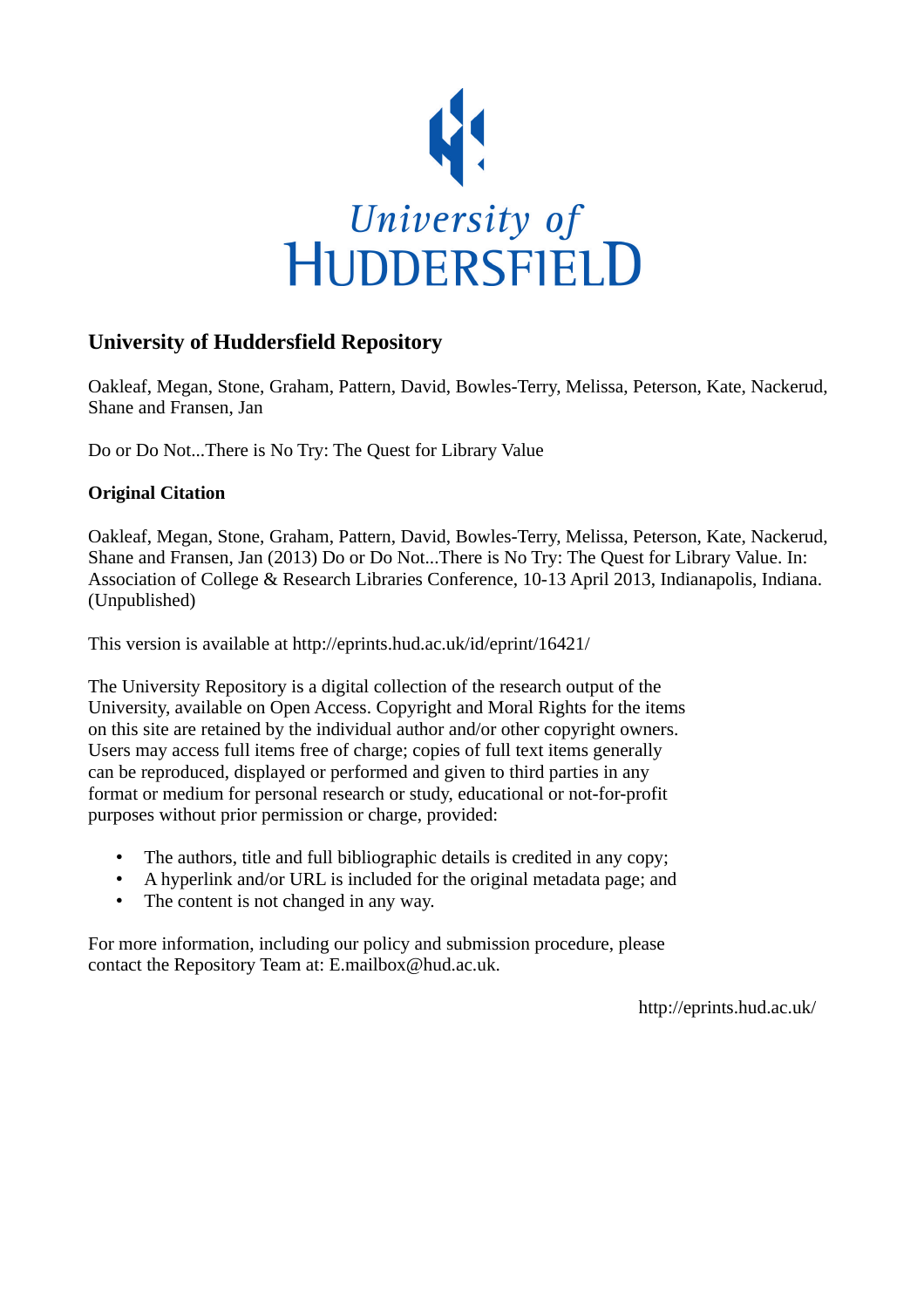## Proposal Information

| Do or Do NotThere is No Try: The Quest for Library Value |                        |
|----------------------------------------------------------|------------------------|
| Megan Oakleaf                                            | <b>Primary Speaker</b> |
| Graham Stone                                             | Presenter              |
| David Pattern                                            | Presenter              |
| Melissa Bowles-Terry                                     | Presenter              |
| Kate Peterson                                            | Presenter              |
| Jan Fransen                                              | Presenter              |
| <b>Shane Nackerud</b>                                    | Presenter              |

## **ACRL 2013 proposal review is a**  MO

| blind, peer-review process.                                                                |                                                                                                                                                                                                                                                                                                                                                                                                                                                                                                                                                                                                                                                                                                                                                                                                                                                                                                                                         |
|--------------------------------------------------------------------------------------------|-----------------------------------------------------------------------------------------------------------------------------------------------------------------------------------------------------------------------------------------------------------------------------------------------------------------------------------------------------------------------------------------------------------------------------------------------------------------------------------------------------------------------------------------------------------------------------------------------------------------------------------------------------------------------------------------------------------------------------------------------------------------------------------------------------------------------------------------------------------------------------------------------------------------------------------------|
| <b>Session Format</b>                                                                      | <b>Panel Session</b>                                                                                                                                                                                                                                                                                                                                                                                                                                                                                                                                                                                                                                                                                                                                                                                                                                                                                                                    |
| Describe your innovative<br>application of technology as it<br>applies to libraries.       |                                                                                                                                                                                                                                                                                                                                                                                                                                                                                                                                                                                                                                                                                                                                                                                                                                                                                                                                         |
| How does this make you and/or<br>your library more effective,<br>efficient, or productive? |                                                                                                                                                                                                                                                                                                                                                                                                                                                                                                                                                                                                                                                                                                                                                                                                                                                                                                                                         |
| <b>Preconference length:</b>                                                               |                                                                                                                                                                                                                                                                                                                                                                                                                                                                                                                                                                                                                                                                                                                                                                                                                                                                                                                                         |
| <b>Maximum enrollment:</b>                                                                 |                                                                                                                                                                                                                                                                                                                                                                                                                                                                                                                                                                                                                                                                                                                                                                                                                                                                                                                                         |
| <b>Program Title</b>                                                                       | Do or Do NotThere is No Try: The Quest for Library Value                                                                                                                                                                                                                                                                                                                                                                                                                                                                                                                                                                                                                                                                                                                                                                                                                                                                                |
| Short program description                                                                  | Librarians today can establish academic library value by linking library services and<br>resources to the missions, goals, and needs of their institutions. Statistical correlations<br>between student library interactions and established learning and retention measures<br>offer one path to demonstrable library value. This panel reveals research results from<br>three libraries that successfully followed this path, shares best practices for "doing"<br>value research, and embraces the quest to both prove and improve the value of<br>academic libraries.                                                                                                                                                                                                                                                                                                                                                               |
| <b>Full program description</b>                                                            | Librarians can establish academic library value by linking library services and resources<br>to institutional missions. Statistical correlations between student library interactions and<br>established learning, retention, and attainment measures offer one path to demonstrable<br>library value. This panel will begin with an overview of library value initiatives and<br>then highlight the research of librarians from three institutions that have successfully<br>applied a statistical correlation approach.                                                                                                                                                                                                                                                                                                                                                                                                               |
|                                                                                            | At the first institution, librarians studied connections between student academic success<br>and information literacy instruction. They found a statistically significant difference in<br>grade point average (GPA) between graduating seniors who had upper-level library<br>instruction and those that did not. By matching records of library instruction with<br>student courses, librarians determined the level of library instruction students had<br>received, categorized students by level of library instruction, and compared their GPAs.<br>Study results suggest that students learn more when they have library instruction in<br>upper-level courses. This analysis of over 4,000 academic transcripts can be applied to<br>"close the loop" and make decisions about developing tiered information literacy<br>programming that does not try to "front load" all library instruction in the first year<br>curriculum. |
|                                                                                            | At a second institution, librarians measured how often, and in what ways, students use<br>library services and resources. By measuring usage of 13 different library access points,<br>data revealed a high level of library usage among both undergraduate and graduate<br>students. Partnering with the institutional researchers, librarians investigated whether<br>students who use library services tend to be more successful academically or are more<br>likely to be retained after their first semester. Results show a positive correlation<br>between library use and GPA, even when controlling for other academic success<br>factors; the data also shows that freshmen who use the library are more likely to re-<br>enroll for spring semester than those who do not. This project is ongoing; it will also                                                                                                             |

follow the initial cohort of students through their academic career.